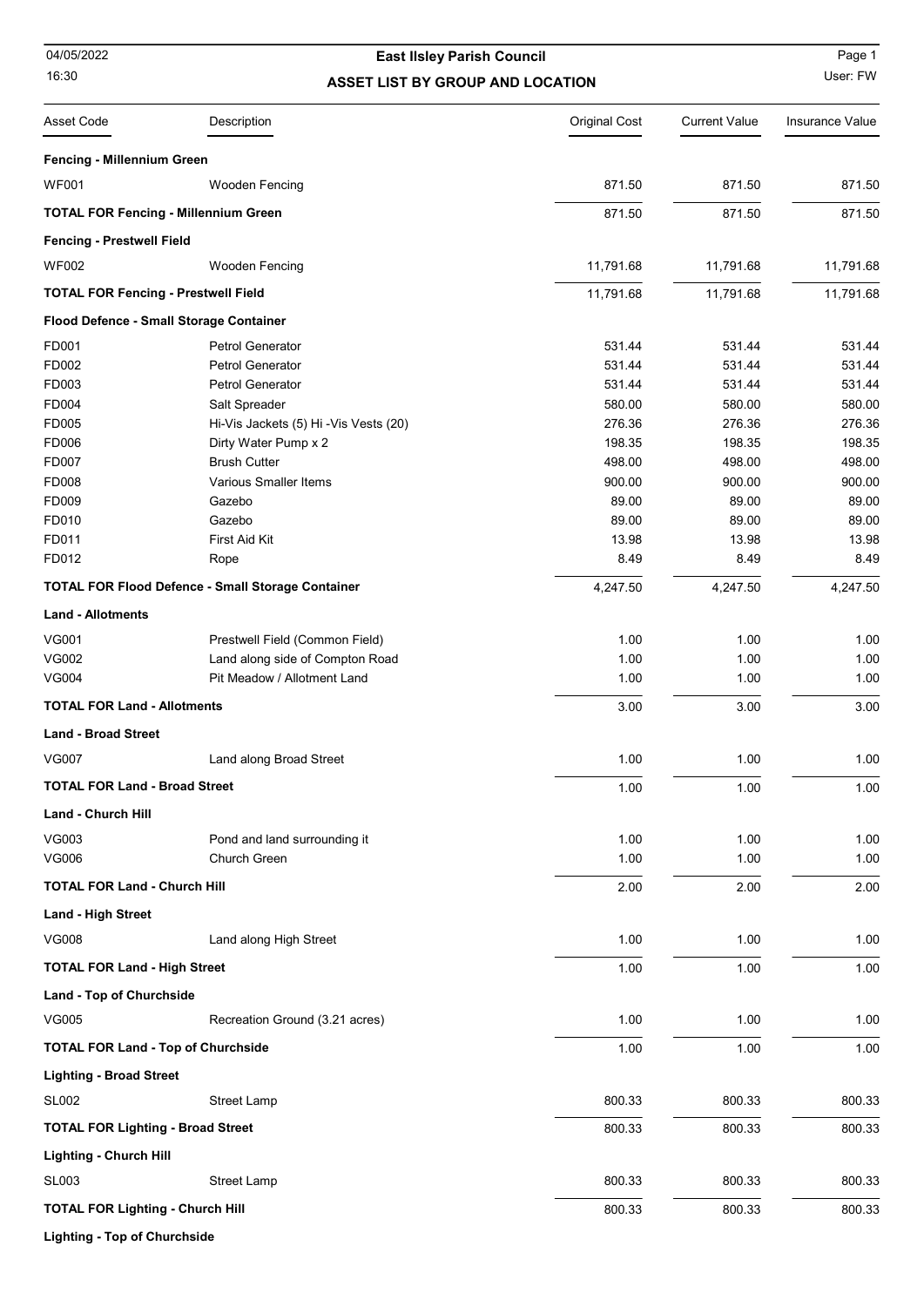## 16:30 **ASSET LIST BY GROUP AND LOCATION** User: FW East IIsley Parish Council **East IIsley Parish Council** Page 2

| Asset Code                                      | Description                                                    | <b>Original Cost</b> | <b>Current Value</b> | Insurance Value |
|-------------------------------------------------|----------------------------------------------------------------|----------------------|----------------------|-----------------|
| SL001                                           | <b>Street Lamp</b>                                             | 800.33               | 800.33               | 800.33          |
|                                                 | <b>TOTAL FOR Lighting - Top of Churchside</b>                  | 800.33               | 800.33               | 800.33          |
| <b>Miscellaneous - Broad Street</b>             |                                                                |                      |                      |                 |
| <b>MC004</b>                                    | Dog Waste Signage x 5                                          | 125.00               | 125.00               | 125.00          |
|                                                 | <b>TOTAL FOR Miscellaneous - Broad Street</b>                  | 125.00               | 125.00               | 125.00          |
|                                                 | Miscellaneous - Church hill, by School                         |                      |                      |                 |
|                                                 |                                                                |                      |                      |                 |
| <b>MC005</b>                                    | Salt Bin and Scoop x 2                                         | 235.64               | 235.64               | 235.64          |
|                                                 | <b>TOTAL FOR Miscellaneous - Church hill, by School</b>        | 235.64               | 235.64               | 235.64          |
|                                                 | Miscellaneous - Red Phone box on Broad Street                  |                      |                      |                 |
| <b>MC001</b>                                    | Defibrillator                                                  | 1,775.00             | 1,775.00             | 1,775.00        |
|                                                 | <b>TOTAL FOR Miscellaneous - Red Phone box on Broad Street</b> | 1,775.00             | 1,775.00             | 1,775.00        |
| Miscellaneous - St Mary's Church                |                                                                |                      |                      |                 |
| MC002                                           | Roll of Honour                                                 | 222.85               | 222.85               | 222.85          |
| <b>MC003</b>                                    | War Memorial Plaque (Rex Wells)                                | 665.00               | 665.00               | 665.00          |
|                                                 | <b>TOTAL FOR Miscellaneous - St Mary's Church</b>              | 887.85               | 887.85               | 887.85          |
| <b>Notice Boards - Broad Street</b>             |                                                                |                      |                      |                 |
| <b>NB001</b>                                    | Main Parish Noticeboard                                        | 1,525.00             | 1,525.00             | 1,525.00        |
|                                                 | <b>TOTAL FOR Notice Boards - Broad Street</b>                  | 1,525.00             | 1,525.00             | 1,525.00        |
|                                                 | Notice Boards - Church hill, by School                         |                      |                      |                 |
| <b>NB002</b>                                    | Small Parish Noticeboard                                       | 275.00               | 275.00               | 275.00          |
|                                                 | <b>TOTAL FOR Notice Boards - Church hill, by School</b>        | 275.00               | 275.00               | 275.00          |
| <b>Office Equipment - Clerks's Home</b>         |                                                                |                      |                      |                 |
| OF001                                           | Old Clerk Laptop (back up)                                     | 394.00               | 394.00               | 394.00          |
| OF002                                           | New Clerk Laptop                                               | 823.53               | 823.53               | 823.53          |
| OF003                                           | 4 Drawer Filing Cabinet                                        | 148.00               | 148.00               | 148.00          |
| OF004                                           | Monitor                                                        | 100.00               | 100.00               | 100.00          |
| OF005                                           | Wireless Keyboard & Mouse                                      | 50.00                | 50.00                | 50.00           |
|                                                 | <b>TOTAL FOR Office Equipment - Clerks's Home</b>              | 1,515.53             | 1,515.53             | 1,515.53        |
| <b>Playground - Recreation Ground</b>           |                                                                |                      |                      |                 |
| PG001                                           | Aerial Run / Swing                                             | 3,325.00             | 3,325.00             | 3,325.00        |
| PG002                                           | <b>Junior Swings</b>                                           | 1,300.00             | 1,300.00             | 1,300.00        |
| PG003                                           | Basketball Post / Net / Board                                  | 1,383.00             | 1,383.00             | 1,383.00        |
| PG004                                           | <b>Nest Rotator</b>                                            | 6,000.00             | 6,000.00             | 6,000.00        |
| PG005                                           | <b>Bollards / Stepping Stones</b>                              | 359.10               | 359.10               | 359.10          |
| PG006                                           | Welcome Sign                                                   | 750.59               | 750.59               | 750.59          |
| <b>PG007</b>                                    | Train & Carriages                                              | 6,018.00             | 6,018.00             | 6,018.00        |
| PG008                                           | 2 Goal Posts & Nets                                            | 440.00               | 440.00               | 440.00          |
| PG009                                           | <b>Toddler Multi Play Centre</b>                               | 15,530.00            | 15,530.00            | 15,530.00       |
| PG010                                           | <b>Baby Swings</b>                                             | 3,790.00             | 3,790.00             | 3,790.00        |
| PG011                                           | 5m Pyramid Skynet                                              | 17,540.40            | 17,540.40            | 17,540.40       |
| PG012                                           | <b>Table Tennis Table</b>                                      | 1,291.63             | 1,499.96             | 1,499.96        |
| PG013                                           | Table Tennis Bats x 4                                          | 49.83                | 49.83                | 49.83           |
| PG014                                           | <b>Table Tennis Balls</b>                                      | 7.46                 | 7.46                 | 7.46            |
| PG015                                           | Junior Gaelic Goal Posts x 2                                   | 1,098.00             | 1,098.00             | 1,098.00        |
| PG016                                           | Nets for Gaelic Goals x 2                                      | 54.17                | 54.17                | 54.17           |
| <b>TOTAL FOR Playground - Recreation Ground</b> |                                                                | 58,937.18            | 59,145.51            | 59,145.51       |